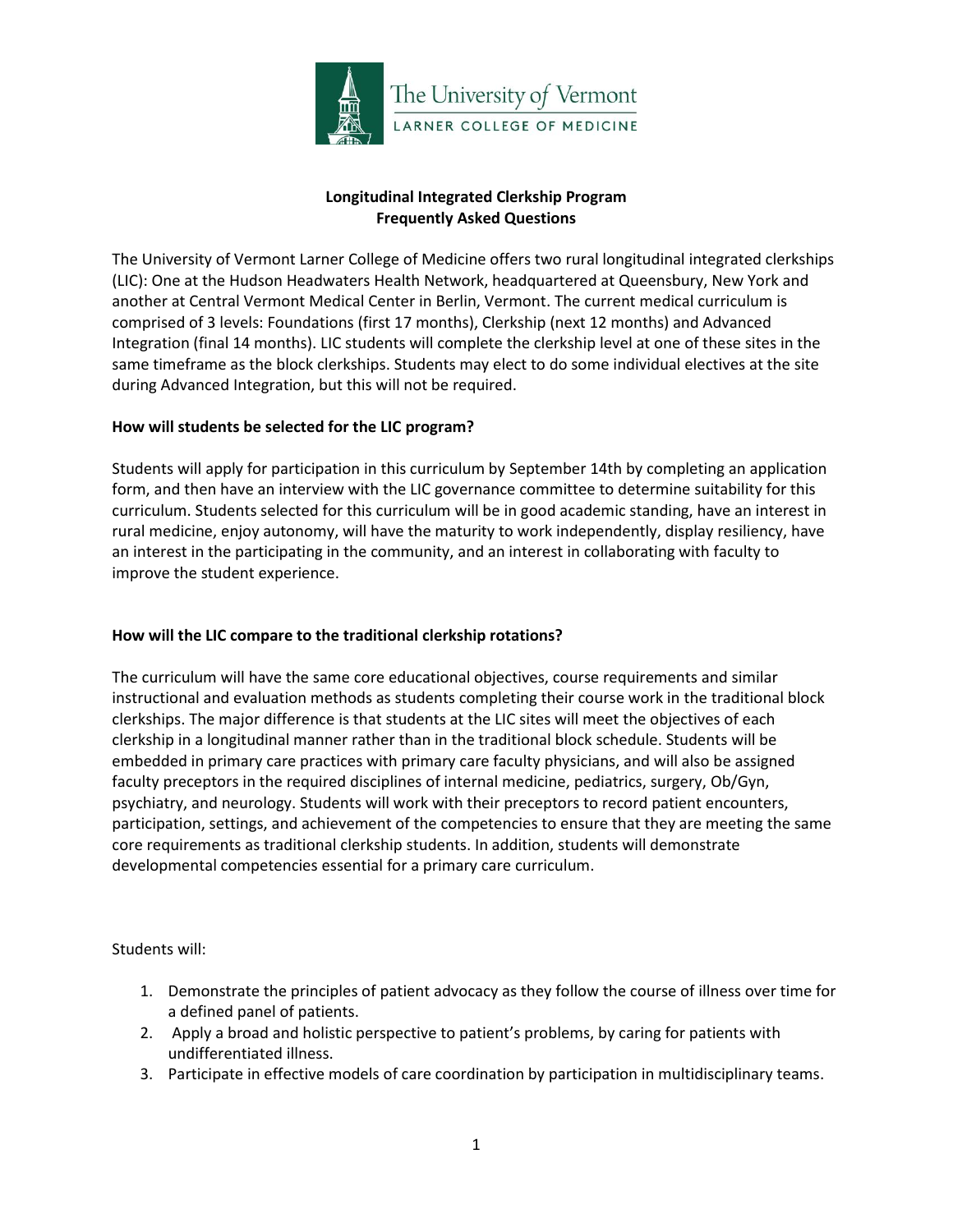- 4. Employ advanced communication skills by learning to engage patients in shared decision making.
- 5. Demonstrate the understanding of use of practice systems to triage, treat and follow up on medical visits.
- 6. Describe the Chronic Care Model as they demonstrate the appropriate diagnostic approach to chronic illness.
- 7. Apply screening tools, and life style counseling to advance wellness and prevention.
- 8. Demonstrate principles of disease management in common psychiatric conditions in the ambulatory setting.
- 9. Engage in patient-centered problem solving with other professionals.
- 10. Develop a community-specific health promotion project.

### **How does the LIC program work?**

Students will be assigned to a group of primary care faculty physicians at the home practice site, who will serve as their primary preceptors for the entire year; students will also have dedicated faculty preceptors from within these respective health systems to ensure adequate instruction in Family Medicine, Surgery, Ob/Gyn, Pediatrics, Internal Medicine, Psychiatry, and Neurology. Working with their preceptors, students will progressively develop a panel of patients to satisfy all required clinical encounters needed for clinical instruction in the clerkship level. Students embedded in primary care clinics will participate in providing comprehensive care to their patients, including wellness, acute care, and chronic care. They will work with interprofessional teams of physicians, nurses, social workers, pharmacists, and mental health workers in the emergency room, the hospital, subacute rehabilitation centers, hospice, and home care.

Clerkship students on average will participate in no more than 80 clinical hours per week. Of these, approximately 16 hours per week will consist of unstructured time to allow them to participate in course work, discipline-specific lectures or to follow their patients into other settings, e.g. consultations, tests or procedures. Students will assist in patient navigation, providing continuity and communication between all providers of medical care. Students will see patients in ambulatory settings in all of the required disciplines. Required inpatient experiences will be accomplished by using "burst weeks," in which students will leave their ambulatory home base and participate in inpatient, discipline specific, experiences with specialty preceptors. Burst weeks will take place at the hospitals associated with the sites.

### **How will the didactic portions of the Longitudinal Integrated Curriculum campus be delivered?**

Currently all UVM clerkship didactic material is delivered via synchronous and asynchronous videoconferencing. All students have access to remote learning resources via their computers as well. This content will be included in the LIC and students will be responsible for all material delivered in lectures. The primary difference for these students is that the lectures will be attended in a different sequence. Students will have time to participate in the didactic portion of the clerkships. Students will access didactics via their UVM-issued laptop computers similar to traditional block clerkship students. UVM has had extensive experience with this technology and students routinely participate in synchronous lectures at distant clerkship sites, with full live participation. Additional didactic materials reflecting the additional LIC learning objectives, will be delivered on-site by preceptors and visiting faculty.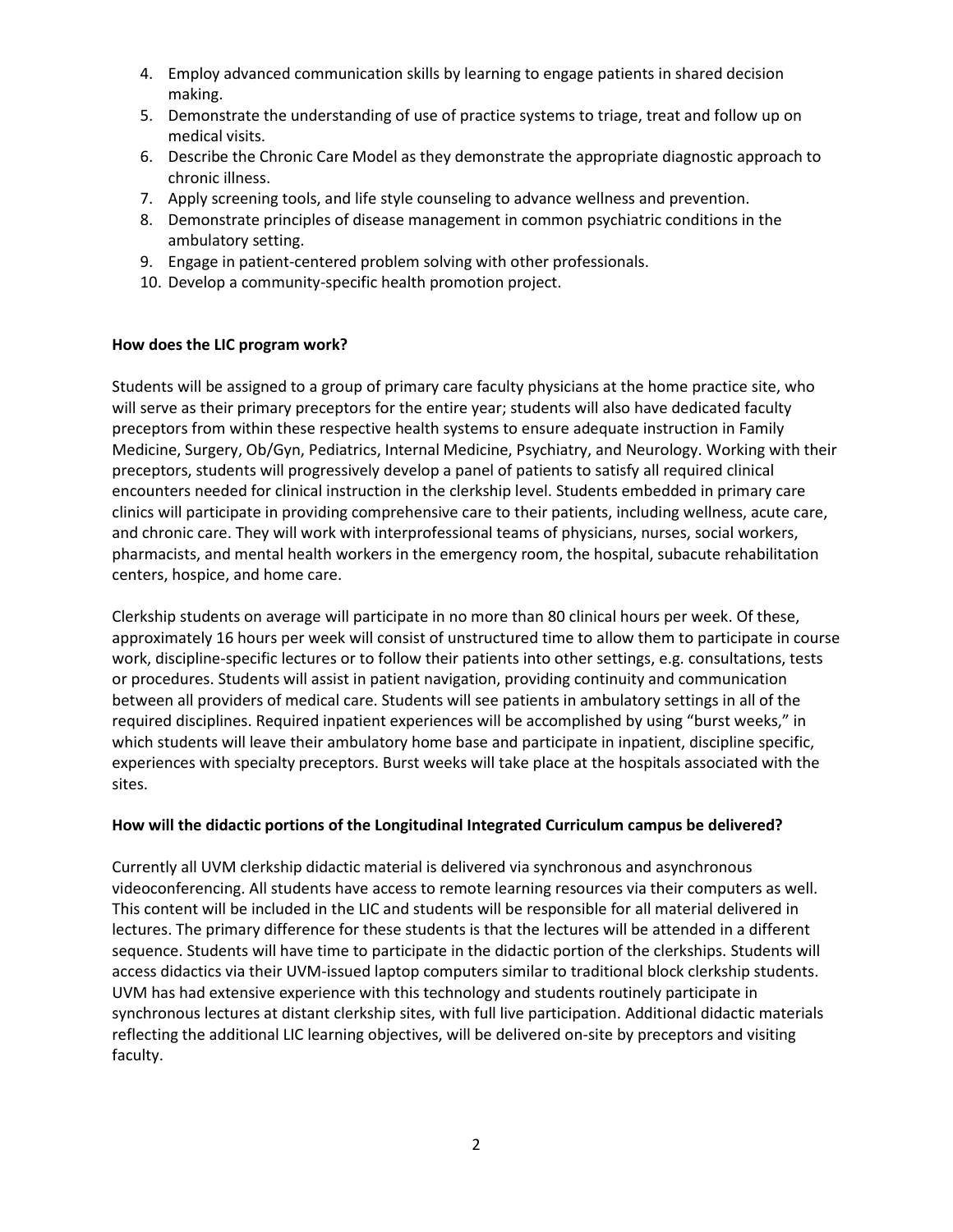#### **How will students be assessed at the LIC?**

*Summative Assessment:* The assessment methods will be similar for all students at the main and remote campuses. The timing and forms used for assessment will be different, reflecting the differing clerkship structures. In the LIC, there will be quarterly summative assessment periods. Students will be graded in each of the disciplines that comprise the LIC. All clerkships at UVM have a common set of competencies that are assessed using a standard set of criteria. For summative assessments in the LIC, the clerkship site director will compile the preceptor assessments and compose a narrative of the student's performance. Clinical performance is assessed using the 6 curriculum competencies adopted by the faculty for all clerkships. To ensure comparability, the Universal Clerkship Assessment form, used for traditional block clerkships, has been modified for use in measuring competencies in clerkship disciplines (e.g., medicine, surgery, etc.) that are required in the LIC. The clinical work contributes 70% to the student's final clerkship grade for each discipline. The remaining 30% of the grade is determined by performance on quarterly cognitive assessments which consists of written exams (in most cases NBME subject exams), and multidisciplinary clinical skills assessments (simulation and standardized patients). Thus, by the end of the clerkship year, the LIC students will have completed all of the same examinations, and similar clinical skills assessments required of traditional clerkship students. At the end of the year, the LIC grading committee will review all students' clinical progress and provisional grades for each discipline and will assign a summative grade for the LIC. Students will receive final summative grades in each clerkship discipline (Pass, Honors and Fail).

*Formative Assessment:* The students in the LIC will receive routine, daily formative feedback in the ambulatory clinical setting. In addition, a formal formative feedback structure of Monthly, Quarterly and Yearly assessments will ensure that students are well informed of their academic progress.

## **What about housing for LIC students? Are room and board provided?**

Shared student housing will be provided at HHHN LIC Site at no cost to the student.

### **What if I change my mind? Can I opt out of the LIC program after I've started?**

Students will be permitted to opt out of the LIC with permission from the Associate Dean for Students. Leaving the LIC may delay entry into the traditional block clerkship and loss of scholarship.

### **What access will I have to library resources?**

All students, regardless of location, can connect to Dana Medical Library resources remotely using school-issued laptops and tablet computers. The number of primary users are served by 7.5 FTE employees and 1.5 student workers. All online resources of the Dana Medical Library are available electronically to Larner College of Medicine students at all sites. Dana Medical Library provides access to several journal databases, electronic textbooks, and other clinical tools. All databases can be accessed off-site using your UVM NetID and password. All of the library's journals are online. Articles from journals that the library does not subscribe to can be obtained from other libraries for free. Approximate turnaround time is 48 hours, but may be less depending on the time of the year and the item being requested. Librarians are available to answer questions about resources or to assist with research questions via phone, email, or video conferencing.

### **What are the resources for Study Space and Wellness?**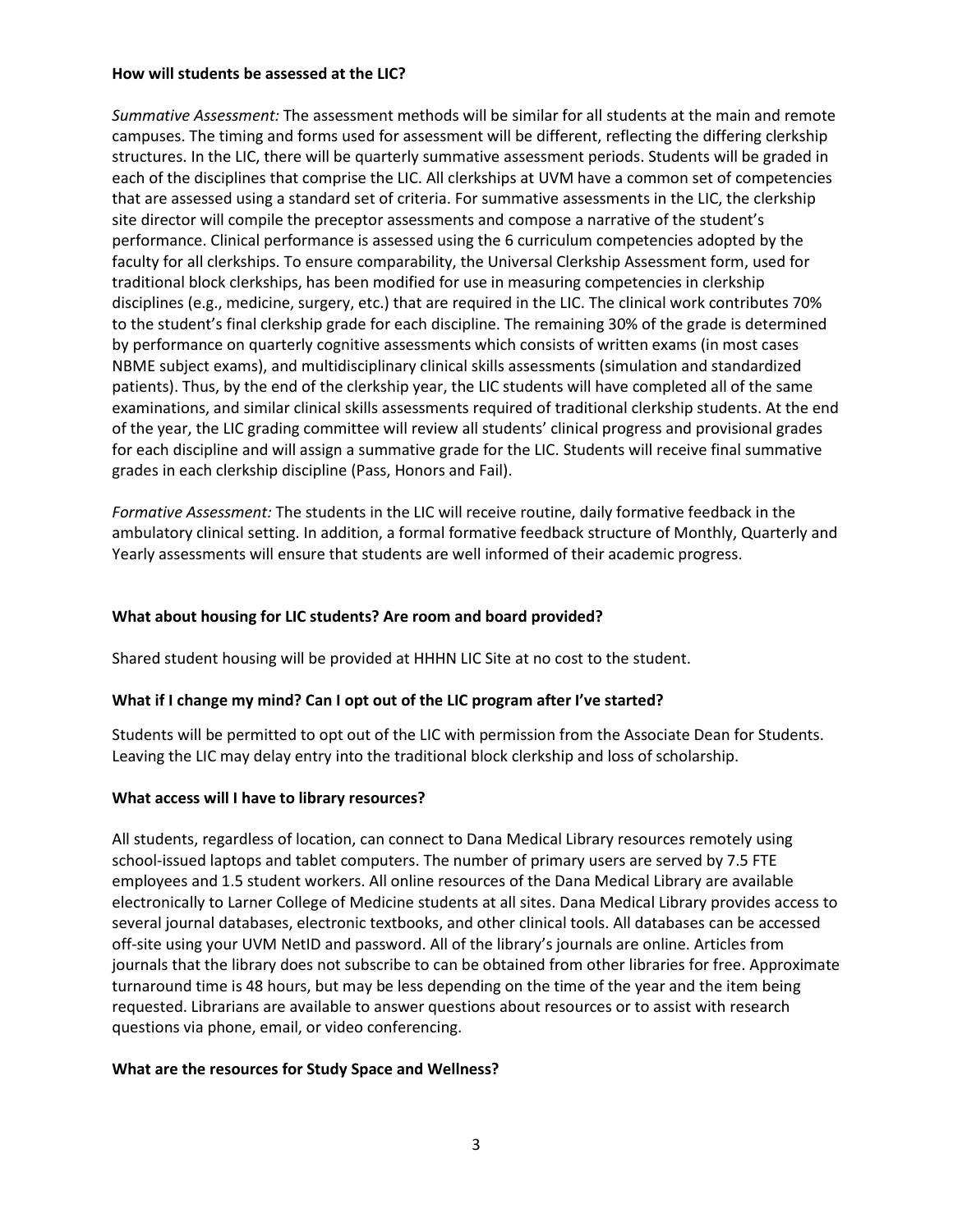Each student will be afforded desk space in their principle primary care location. For wellness, each student will be eligible to participate in employee wellness plans and each student will have access to fitness facilities in the community. Most ambulatory facilities have break rooms, and kitchen facilities. All students will be provided with a secure locker or comparable facility at all clinical care locations.

Each student cohort will appoint a Wellness Ambassador. That student will update and distribute information about local wellness-related activities and resources to the LIC group. The Wellness Ambassador will connect with the Director of Student Support at the OMSE once a month to check in about wellness-related issues for the LIC. The Wellness Ambassadors will have access to support and consultation from the COM Wellness Committee and can participate remotely at a Wellness Committee meeting. The students will have access to the Wellness Newsletter. On-line wellness resources will also be available for all students at the Office of Medical Student Education website.

Each student group will meet with a mentor that will provide community support with ongoing personal and professional concerns. This mentor will not be involved in student assessments. Resources will be provided for local opportunities for access to fitness, cultural, and spiritual activities.

#### **How will LIC students participate in clinical simulation assessments?**

The Clinical Simulation Laboratory in Burlington VT will be the site of all clinical simulation assessments. LIC students will return to the UVM Larner College of Medicine to use the UVM Clinical Simulation laboratory quarterly. Cognitive assessments, such as the NBME subject exams, will be arranged at a location convenient for the student. Some of the clerkship exams can be taken on site. Arrangements will be made at the Student ACCESS office for students requiring accommodations for their exams.

#### **What are the IT Services for LIC students?**

Students will arrive at the site with school-issued laptops and tablets. Students have access to private wireless infrastructure, which is essential for real-time clinical learning. The site can support the delivery of content, assessments, and evaluations. Site specific reporting and analytics will help ensure comparability of the curriculum design and delivery. All UVM Larner College of Medicine-based electronic learning tools and administrative systems will be extended to the campuses but customized to support the optimum delivery of the clinical curriculum. In order to ensure the comparability and completeness of the clinical education experiences, students will track their experiences through a webbased clinical competency tracker. In this system, the student will document details of interactions with patients, completion of procedures and achievement of patient-care competencies. All data will be reported to clerkship and site directors and be available to curriculum leadership.

#### **Will LIC students have the opportunity to interact with residents during a required clinical experience?**

There are currently no residency programs at HHHN. At CVMC some disciplines do have UVMMC residents completing rotations. Students will receive adequate exposure to residents during the subsequent Advanced Integration level. In this level, all students are required to take the following month-long courses at UVM Larner College of Medicine: acting internship in internal medicine, an additional acting internship in the specialty of their choosing and a surgical specialty selective at the home campus. Each of these required experiences are taught in ward teams that include resident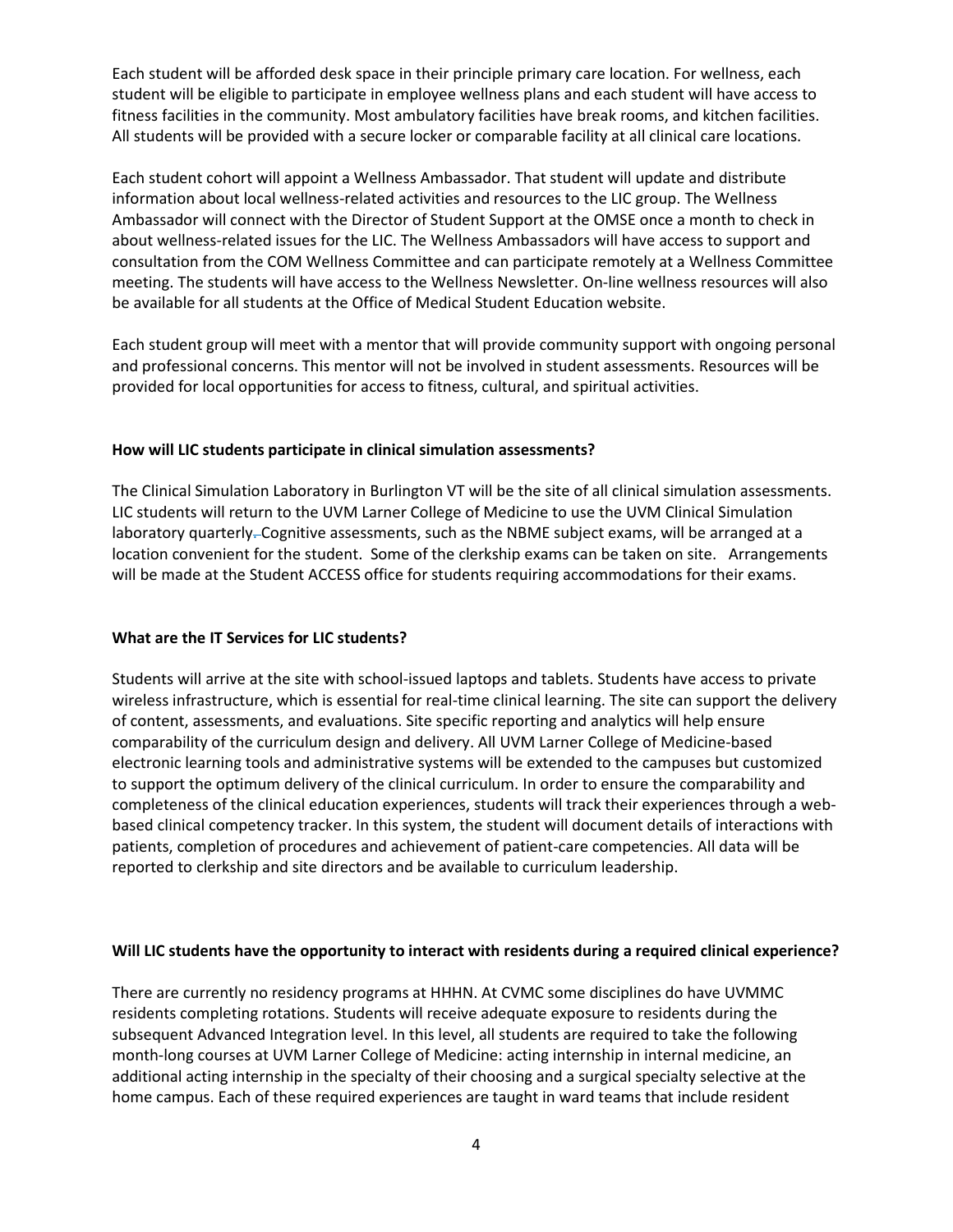physicians as teachers. Thus, each student will have significant resident physician exposure during their required education.

#### **How will student services be provided for LIC students?**

*Financial aid:* The University of Vermont's Student Financial Services (SFS) department serves all clerkship students at all locations (including main campus) remotely during their clerkship year. The SFS department has designated, full-time employees who specifically serve medical students in relation to general financial aid processes and awards, billing, debt management, financial literacy, and budgeting. A Medical SFS Coordinator will be available seven days per week via phone, email, and Skype to assist medical students. Depending on the student's needs while on the LIC, SFS counseling is either performed one on one or in a group setting, such as webinars. Financial aid packaging and awards will be adjusted based on the financial needs of their location.

*Student Health:* All students are currently required to carry University sponsored health insurance or to sign a waiver and provide proof that they possess comprehensive health insurance. The University health insurance policy is CIGNA. Per UVM policy, faculty must exempt themselves from the assessment of students they treat. Arrangement have been made for students to use primary and mental health care providers who are not UVM Larner College of Medicine faculty. Faculty who treat a student will recuse themselves from grading the student. All students are provided with disability insurance free of charge through the University of Vermont.

There will be dedicated primary care physicians to provide medical care to medical students. They will not be involved in educational assessments. Students will also be given a list of local primary care physicians not associated with the educational program.

*Personal counseling:* The University Center for Health and Counseling provides comprehensive medical care and counseling. Psychological assessment and individual and group counseling services are provided at no charge to students. Students are instructed to contact UVM Counseling and Psychiatric Services who then work with providers at the LIC site to provide mental health services to our students at no charge. These providers utilize a screening process with referral to licensed counselors, psychologists, and psychiatrists.

*Tutorial assistance:* The Office of Medical Student Education employs a full time Director of Student Support dedicated to the academic success of our students. In addition to individual meetings, the staff provided class presentations on the topics of Work-Life Balance, Building Resiliency, Suicide Prevention and Awareness for Medical Students, USMLE Step 1 & Step 2, study and examination skills training. This division also oversees the student tutoring program in which tutors are trained, assigned to students, and then monitored. These services will be available to the LIC students. Preceptors serve the role as mentors at the LIC site. In addition, students will select a specialty advisor prior to scheduling their Advanced Integration year. These specialty advisors will be UVM Larner College of Medicine faculty who will work with their mentors at the LIC*.*

*Career advising:* Career advising is overseen by the Associate Dean for Students. The career advising program in the M3 and M4 years is comprised of a series of mandatory M3 class presentations on topics including Careers in Medicine, M4-year scheduling, exposure to specialties, developing a curriculum vitae and personal statement, interviewing skills, the application process (e.g. ERAS, NRMP, etc.) and related matters. These sessions will initially be simultaneously telecast live to the LIC site with a transition to on-site presentations by UVM Larner College of Medicine administration and faculty over